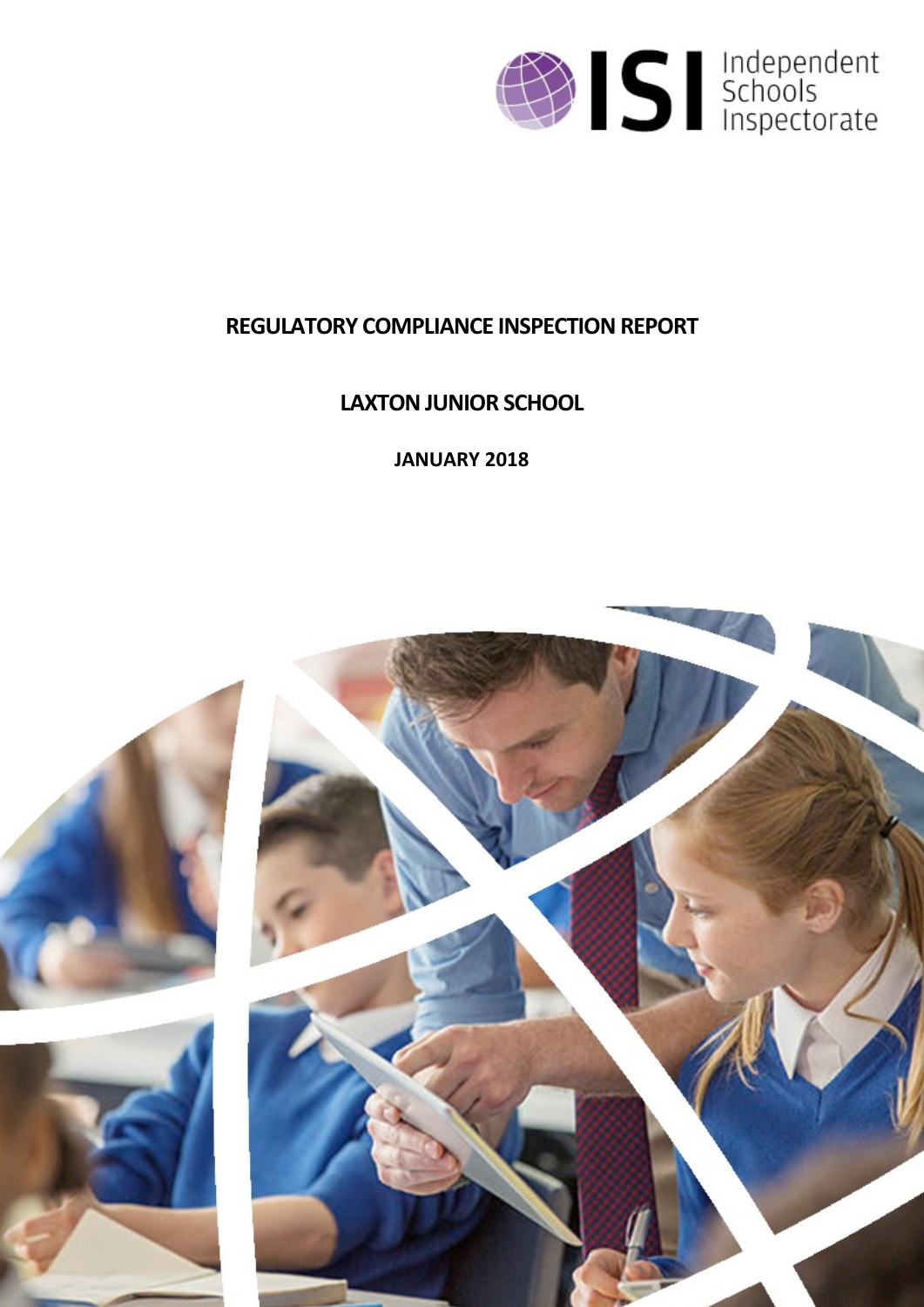**Contents** 2

## **CONTENTS**

|    | <b>SCHOOL'S DETAILS</b>                                              | 3 |
|----|----------------------------------------------------------------------|---|
| 1. | <b>BACKGROUND INFORMATION</b>                                        | 4 |
|    | <b>About the school</b>                                              | 4 |
|    | What the school seeks to do                                          | 4 |
|    | About the pupils                                                     | 4 |
| 2. | <b>REGULATORY COMPLIANCE INSPECTION</b>                              | 5 |
|    | Preface                                                              | 5 |
|    | <b>Key findings</b>                                                  | 6 |
|    | PART 1 - Quality of education provided                               | 6 |
|    | PART 2 - Spiritual, moral, social and cultural development of pupils | 6 |
|    | PART 3 – Welfare, health and safety of pupils                        | 6 |
|    | PART 4 - Suitability of staff, supply staff, and proprietors         | 6 |
|    | PART 5 - Premises of and accommodation at schools                    | 6 |
|    | <b>PART 6 – Provision of information</b>                             | 7 |
|    | PART 7 - Manner in which complaints are handled                      | 7 |
|    | PART 8 - Quality of leadership in and management of schools          | 7 |
| 3. | <b>INSPECTION EVIDENCE</b>                                           | 8 |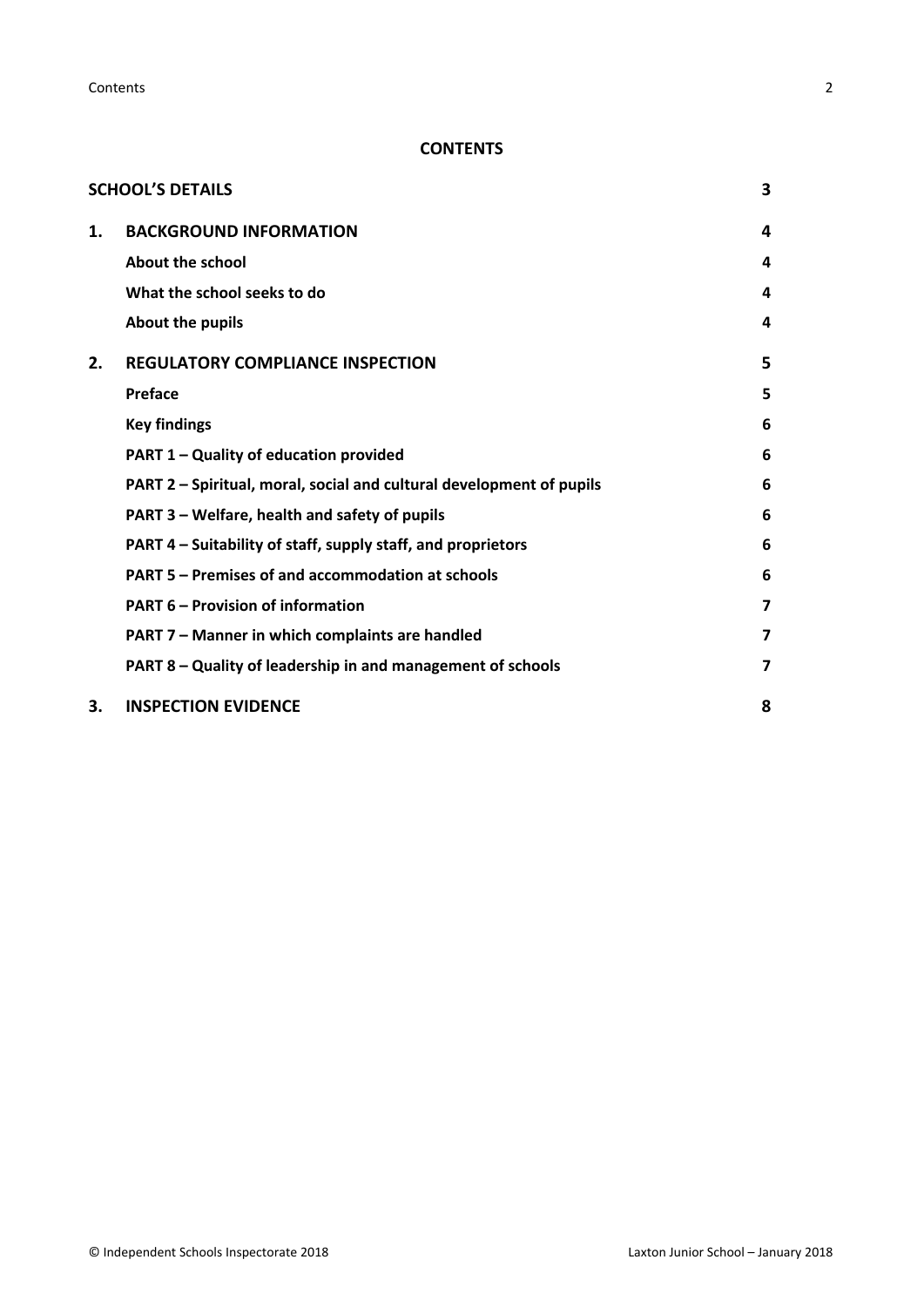## <span id="page-2-0"></span>**SCHOOL'S DETAILS**

| <b>School College</b>               | Laxton Junior School                                                    |     |                |     |
|-------------------------------------|-------------------------------------------------------------------------|-----|----------------|-----|
| <b>DfE</b> number                   | 928/6051                                                                |     |                |     |
| <b>Registered charity number</b>    | 309921                                                                  |     |                |     |
| <b>Address</b>                      | East Road<br>Oundle<br>Peterborough<br>Cambridgeshire<br><b>PE8 4BX</b> |     |                |     |
| Telephone number                    | 01832 277275                                                            |     |                |     |
| <b>Email address</b>                | info@laxtonjunior.org.uk                                                |     |                |     |
| Headteacher                         | Mr Sam Robertson                                                        |     |                |     |
| <b>Chair of governors</b>           | Mr Robert Ringrose                                                      |     |                |     |
| <b>Chair of Laxton subcommittee</b> | Mrs Debbie McGregor                                                     |     |                |     |
| Age range                           | 4 to 11                                                                 |     |                |     |
| Number of pupils on roll            | 245                                                                     |     |                |     |
|                                     | <b>Boys</b>                                                             | 130 | <b>Girls</b>   | 115 |
|                                     | Day pupils                                                              | 245 |                |     |
|                                     | <b>Infants</b>                                                          | 91  | <b>Juniors</b> | 154 |
| <b>Inspection dates</b>             | 17 to 18 January 2018                                                   |     |                |     |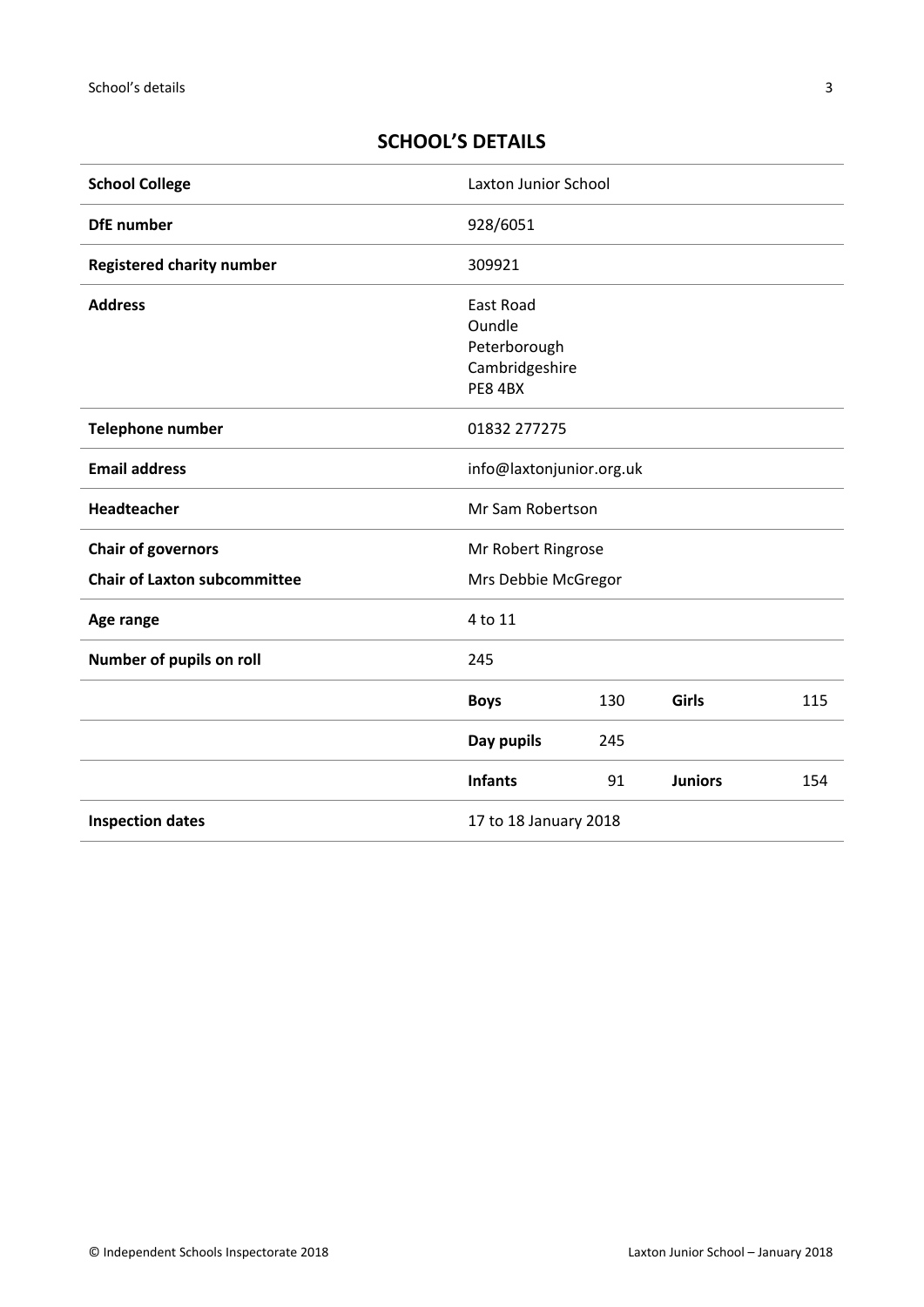## <span id="page-3-0"></span>**1. BACKGROUND INFORMATION**

#### <span id="page-3-1"></span>**About the school**

- 1.1 Laxton Junior School is an independent day school for boys and girls aged between 4 and 11 years. The school consists of the infant section, which caters for pupils aged between 4 and 7 years, and the junior section for pupils aged between 7 and 11 years.
- 1.2 The school is an integral part of The Corporation of Oundle School, which was founded in 1556. Laxton Junior School was founded in 1973 and moved to its current site in 2002. The Corporation of Oundle School is a charitable trust, and both Laxton Junior School and Oundle School are administered by the same governing body. The Laxton School Sub-Committee of the governing body advises and supports the head, who has been appointed since the previous inspection.

#### <span id="page-3-2"></span>**What the school seeks to do**

1.3 The school aims to enable all pupils to reach their academic potential within a Christian framework of mutual respect and a supportive pastoral system. Pupils are encouraged to be active, ambitious and independent and the school seeks to ensure a non-selective approach to admissions in Reception.

#### <span id="page-3-3"></span>**About the pupils**

1.4 Pupils come from a range of nationalities and professional and business backgrounds, living in local villages and the nearby city of Peterborough. Nationally standardised test data provided by the school indicate that the ability of the pupils is above average. The school has identified 82 pupils as having special educational needs or disabilities (SEND), which include dyslexia and other specific needs. Fifty-five of these pupils receive additional support. No pupil has an education, health and care plan (EHC) or a statement of special educational needs. English is an additional language for 42 pupils, of whom one receives additional support for their English. The needs of more able pupils are met through challenge in the classroom, homework and other activities outside the classroom.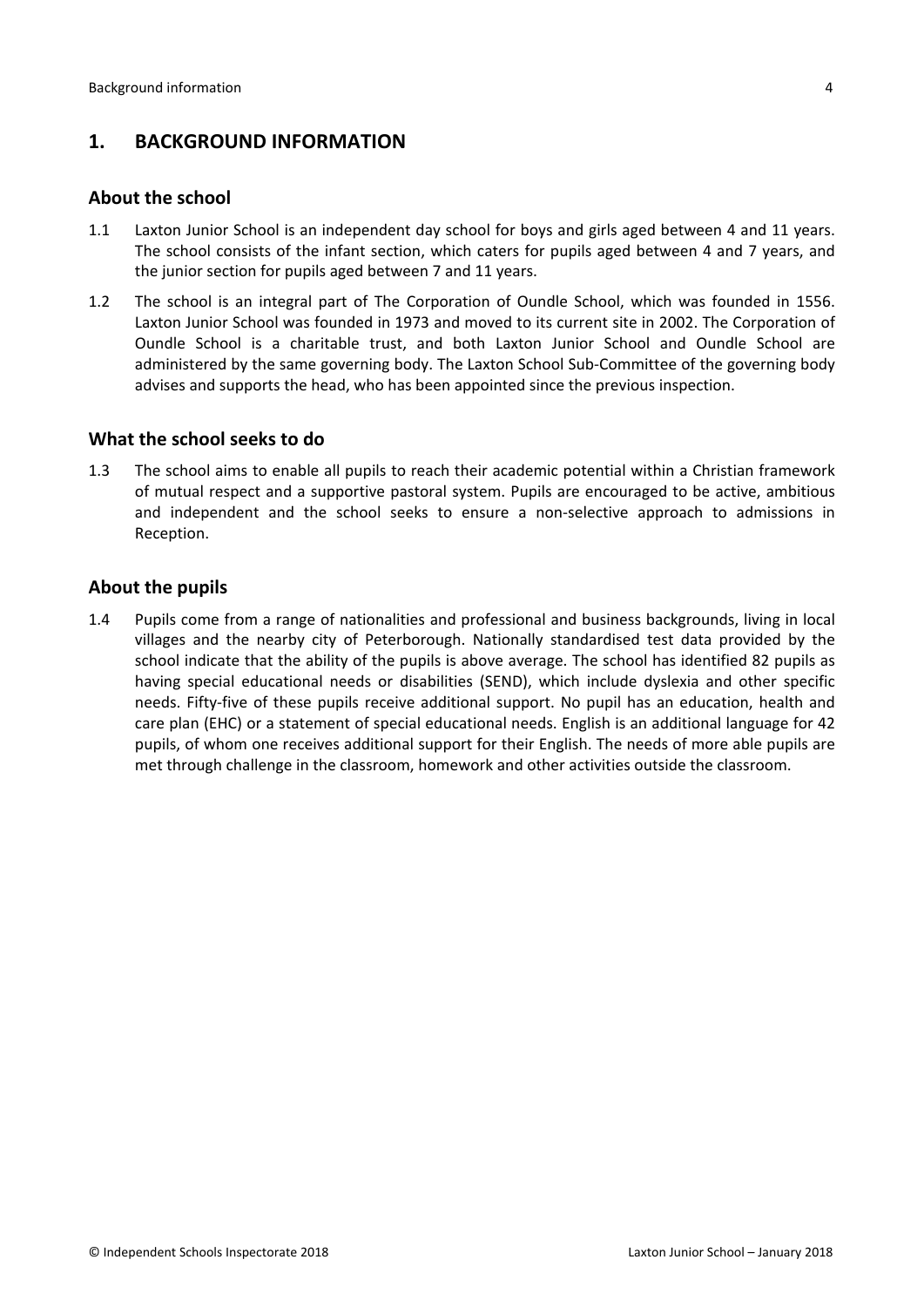## <span id="page-4-0"></span>**2. REGULATORY COMPLIANCE INSPECTION**

## <span id="page-4-1"></span>**Preface**

The registration authority for independent schools is the Department for Education (DfE), which directs inspection according to a specified frequency or at any time where the DfE has particular concerns about a school. The Independent Schools Inspectorate (ISI) is the body approved by the Secretary of State for the purpose of inspecting schools which are, or whose heads are, in membership of the associations which form the Independent Schools Council (ISC) and reporting on the extent to which they meet the Independent School Standards ('the standards') in the Schedule to the Education (Independent School Standards) Regulations 2014. Accordingly, inspection records whether the school meets each of these standards, which are arranged in eight Parts, each of which is divided into separate paragraphs. The inspection of schools that have early years settings not requiring registration similarly records whether the school complies with key provisions of the Early Years Foundation Stage statutory framework, and for registered settings the full range of the Early Years Foundation Stage provisions is considered. Additionally, the inspection reports on the school's accessibility plan under Schedule 10 of the Equality Act 2010 and the ban on corporal punishment under section 548 of the Education Act 1996. It comments on the progress made by the school in meeting the compliance action points set out in the school's most recent statutory inspection.

All association independent schools will have an inspection within three years from April 2016, in accordance with the Framework and DfE requirements. The inspection may be of COMPLIANCE ONLY or a combined inspection of EDUCATIONAL QUALITY AND COMPLIANCE depending on a number of factors, including findings from their most recent inspection. Schools judged not to meet the standards may also be subject to a progress monitoring visit before their next routine inspection. The progress monitoring visit will judge whether the school has taken the necessary action to meet any un-met standards identified at their previous inspection.

The inspection was also carried out under the arrangements of the ISC Associations for the maintenance and improvement of the quality of their membership.

**This is a COMPLIANCE ONLY inspection and as such reports only on the school's compliance with the standards.** The standards represent minimum requirements and judgements are given either as **met** or as **not met**. All schools are required to meet all the standards applicable to them. Where the minimum requirements are not met, this is clearly indicated in the relevant section of the report and the school is required to take the actions specified.

Inspections do not include matters that are outside of the regulatory framework described above, such as: an exhaustive health and safety audit; compliance with data protection requirements; an in-depth examination of the structural condition of the school, its services or other physical features; contractual arrangements with parents; an investigation of the financial viability of the school or its accounting procedures.

Inspectors may be aware of individual safeguarding concerns, allegations and complaints as part of the inspection process. Such matters will not usually be referred to specifically in published reports in this document but will have been considered by the team in reaching its judgements.

Links to the full regulations and requirements can be found here: The Education [\(Independent](http://www.legislation.gov.uk/uksi/2014/3283/contents/made) School Standards) [Regulations](http://www.legislation.gov.uk/uksi/2014/3283/contents/made) 2014, Early Years Foundation Stage Statutory [Framework.](https://www.gov.uk/government/publications/early-years-foundation-stage-framework--2)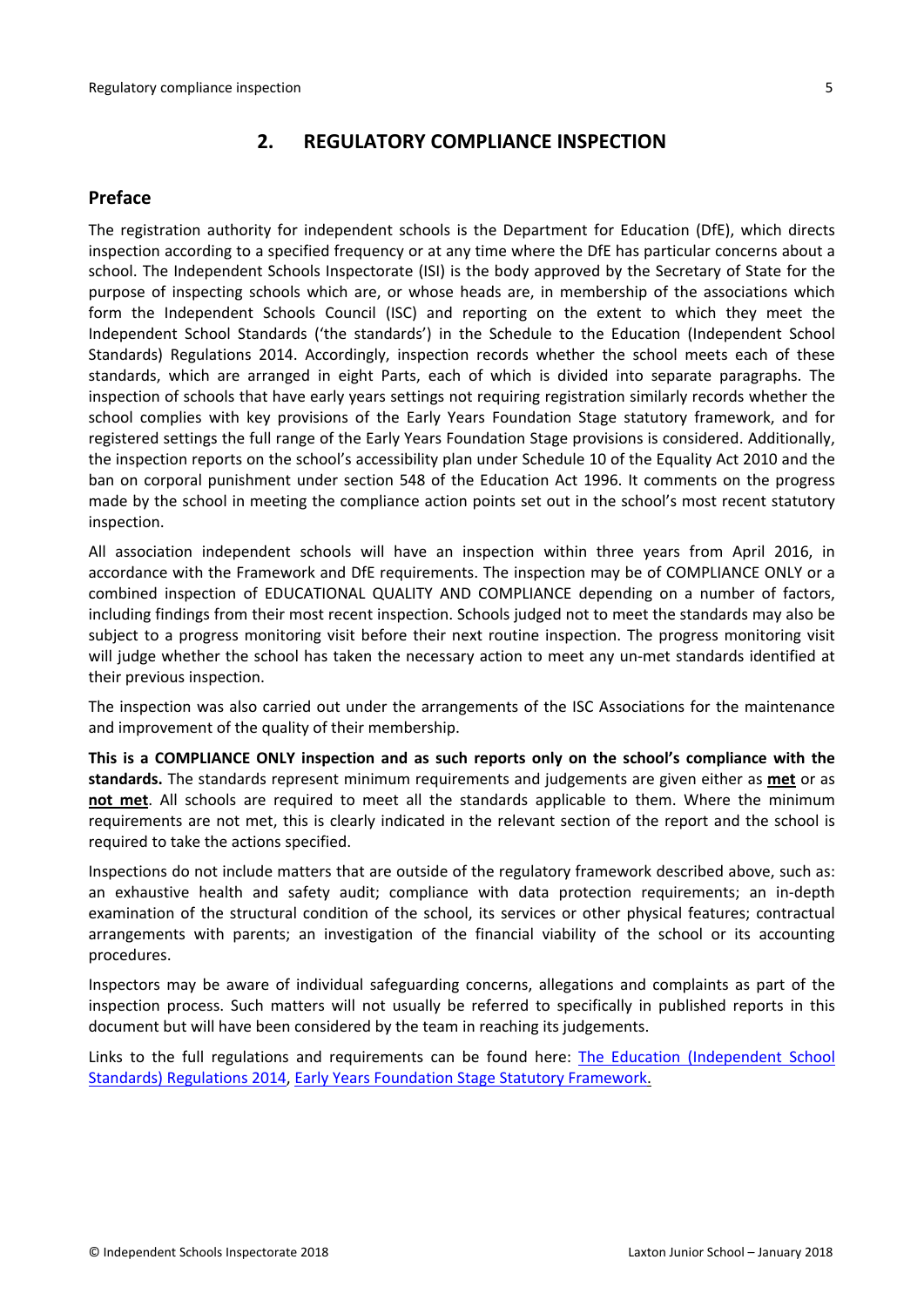#### <span id="page-5-0"></span>**Key findings**

2.1 The school meets the standards in the schedule to the Education (Independent School Standards) Regulations 2014 and relevant requirements of the statutory framework for the Early Years Foundation Stage, and associated requirements, and no further action is required as a result of this inspection.

### <span id="page-5-1"></span>**PART 1 – Quality of education provided**

- 2.2 The school uses its own framework to determine attainment, instead of the national framework.
- 2.3 The curriculum is documented, supported by appropriate plans and schemes of work for the pupils and covers the required breadth of material. The teaching enables pupils to make good progress, encompasses effective behaviour management and is supported by suitable resources. A suitable framework for the assessment of pupils' performance is in place.
- **2.4 The standards relating to the quality of education [paragraphs 1–4] are met.**

#### <span id="page-5-2"></span>**PART 2 – Spiritual, moral, social and cultural development of pupils**

- 2.5 Principles and values are actively promoted which facilitate the personal development of pupils as responsible, tolerant, law-abiding citizens.
- **2.6 The standard relating to spiritual, moral, social and cultural development [paragraph 5] is met.**

#### <span id="page-5-3"></span>**PART 3 – Welfare, health and safety of pupils**

- 2.7 Arrangements are made to safeguard and promote the welfare of pupils by means that pay due regard to current statutory guidance; good behaviour is promoted; bullying is prevented so far as reasonably practicable; health and safety requirements are met, including those relating to fire safety; provision is made for first aid. Pupils are properly supervised; admission and attendance registers are maintained, as required, and there is a strategic approach to risk assessment. A disability access plan is in place.
- **2.8 The standards relating to welfare, health and safety [paragraphs 6–16], the requirement of Schedule 10 of the Equality Act 2010, and the ban on corporal punishment under section 548 of the Education Act 1996 are met.**

#### <span id="page-5-4"></span>**PART 4 – Suitability of staff, supply staff, and proprietors**

- 2.9 The school makes appropriate checks to ensure the suitability of staff, supply staff, and proprietors and a register is kept as required.
- **2.10 The standards relating to the suitability of those in contact with pupils at the school [paragraphs 17–21] are met.**

#### <span id="page-5-5"></span>**PART 5 – Premises of and accommodation at schools**

2.11 Suitable toilet, changing and showering facilities for pupils and appropriate accommodation for their medical and therapy needs are provided. The premises are maintained to a standard commensurate with health and safety; acoustics and lighting are appropriate; water provision is adequate. Suitable outdoor space is provided for physical education and outdoor play.

#### **2.12 The standards relating to the premises and accommodation [paragraphs 22–31] are met.**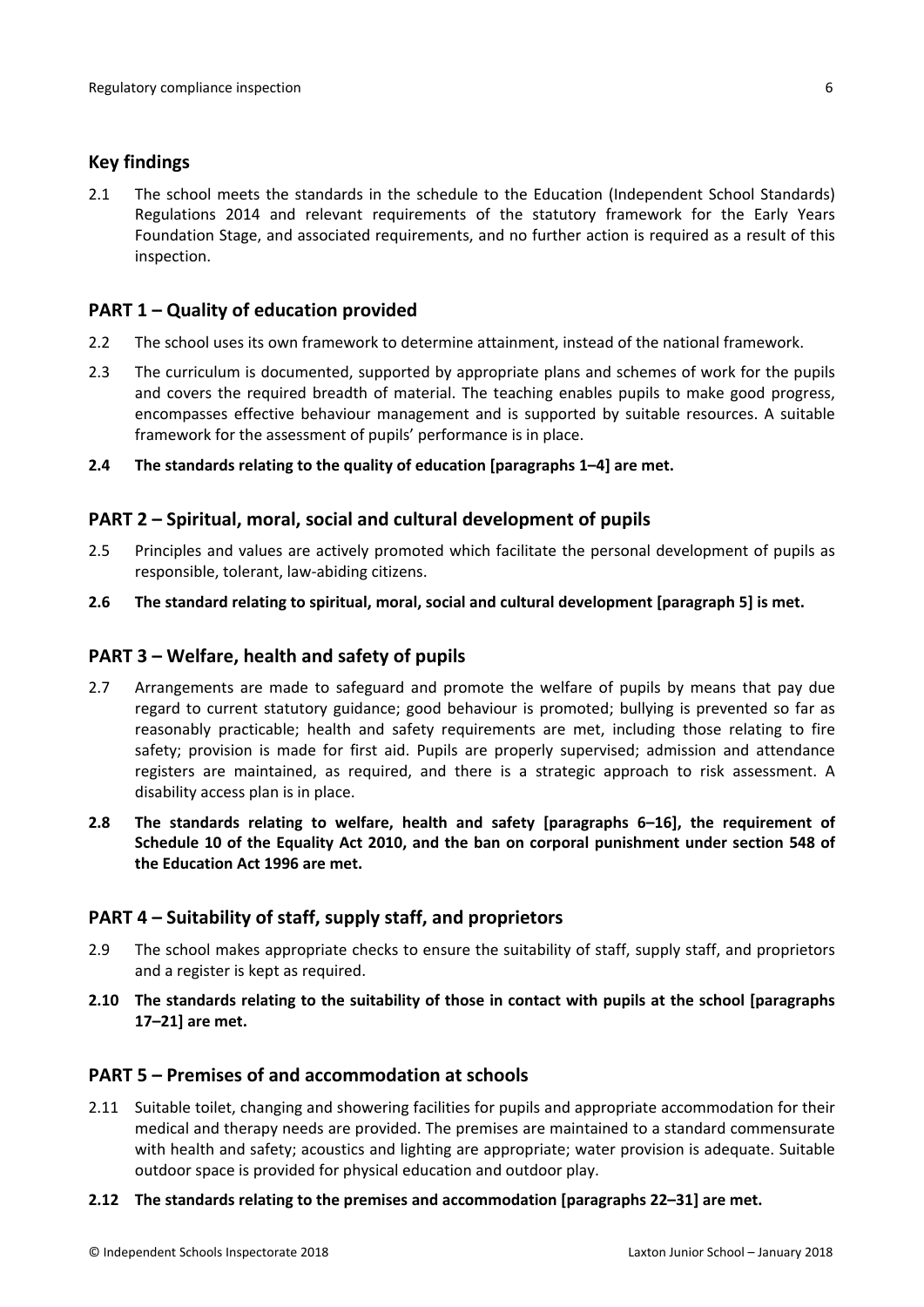## <span id="page-6-0"></span>**PART 6 – Provision of information**

2.13 A range of information is variously published, provided or made available to parents, inspectors and the Department for Education. These include details about the proprietor, the ethos of the school and the curriculum, and of the school's arrangements for admission, behaviour and exclusions, bullying, health and safety, first aid, details of the complaints procedure, and the number of complaints registered under the formal procedure during the preceding school year, and the provision for those with education, health and care plans or English as an additional language. They also include particulars of the school's academic performance during the preceding school year, and its results in public examinations, inspection reports and (for parents only) a report at least annually of their own child's progress. The safeguarding policy is posted on the school's website.

#### **2.14 The standard relating to the provision of information [paragraph 32] is met.**

#### <span id="page-6-1"></span>**PART 7 – Manner in which complaints are handled**

- 2.15 Parental complaints, if any, are handled effectively through a three-stage process, (informal, formal and a hearing before a panel of three, one of whom is independent of the school). Each stage has clear time scales, and at the third stage the panel can make findings and recommendations which are communicated to the complainant. Records are kept appropriately, including of any action taken, whether or not a complaint is successful.
- **2.16 The standard relating to the handling of complaints [paragraph 33] is met.**

#### <span id="page-6-2"></span>**PART 8 – Quality of leadership in and management of schools**

- 2.17 The proprietor ensures that the leadership and management demonstrate good skills and knowledge, and fulfil their responsibilities effectively, so that the other standards are consistently met and they actively promote the well-being of the pupils.
- **2.18 The standard relating to leadership and management of the school [paragraph 34] is met.**